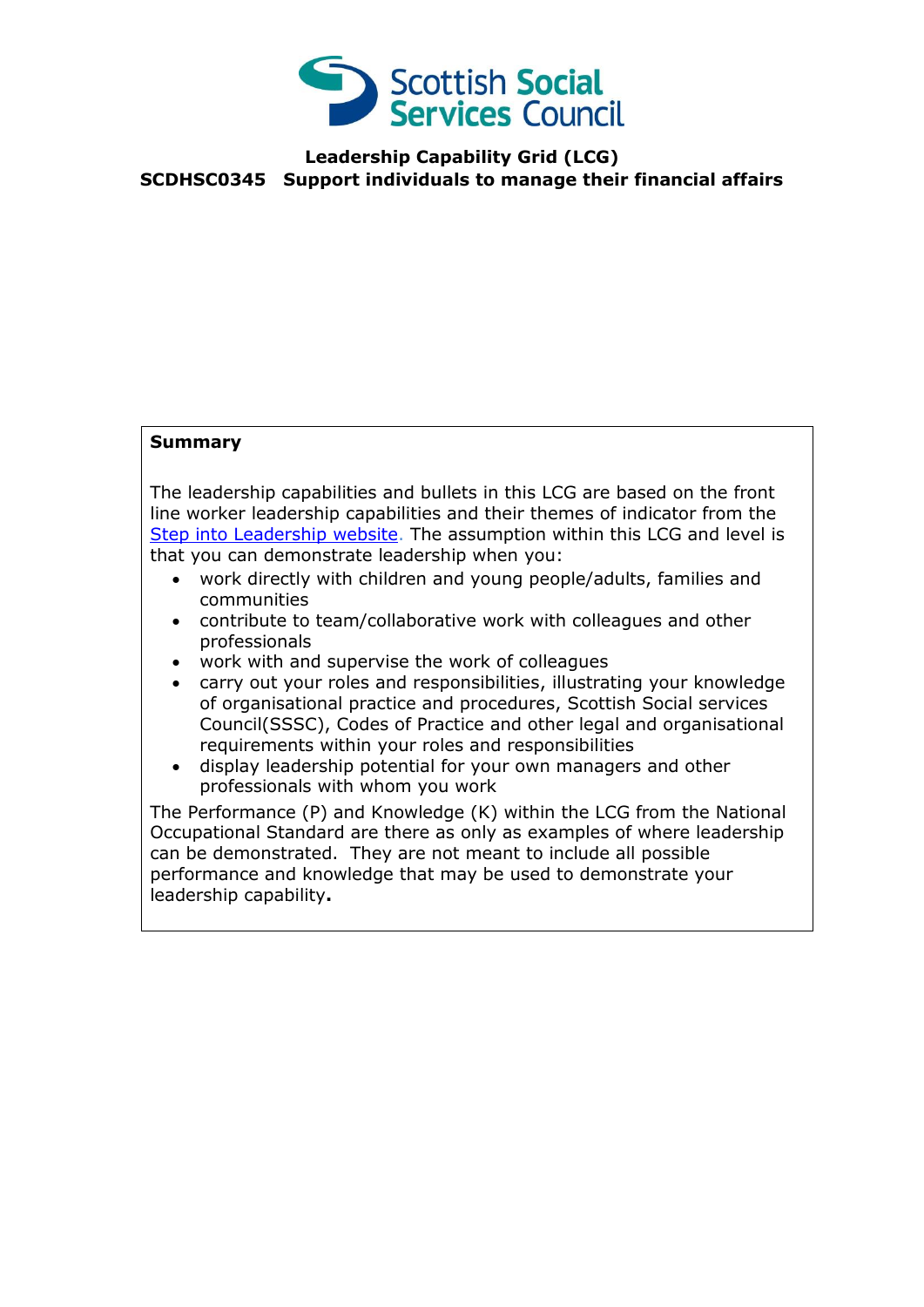

# **Leadership Capability Grid (LCG) SCDHSC0345 Support individuals to manage their financial affairs**

| Leadership<br>capabilities                 | When supporting individuals to manage their financial affairs you<br>can demonstrate leadership capabilities by:                                                                                                                                                                                                                                                                                                                                                                                                                                                                                                                                                                                                                                                                                                                                                                                                                                     |
|--------------------------------------------|------------------------------------------------------------------------------------------------------------------------------------------------------------------------------------------------------------------------------------------------------------------------------------------------------------------------------------------------------------------------------------------------------------------------------------------------------------------------------------------------------------------------------------------------------------------------------------------------------------------------------------------------------------------------------------------------------------------------------------------------------------------------------------------------------------------------------------------------------------------------------------------------------------------------------------------------------|
| <b>Vision</b>                              | Providing a vision for those with whom you work and your organisation<br>when you:<br>• See how best to make a difference when providing active support ( $P2$ -<br>6, 8-17; K1-5, 11, 16, 24-25, 35-43)<br>Communicate and promote ownership of the vision when working with<br>the individual (P2-6, 8-17; K1-5, 11, 16, 24-25, 35-43), seeking<br>specialist support and advice ( $P7-8$ , 10; K20), working with others ( $P2-$<br>3, 11, 15, 17), planning (P11-12), evaluation (P14-16) and recording<br>(P17; K40)<br>• Promote social service values through active participation and<br>personalisation (P2-6, 8-17; K1-5, 11, 16, 24-25, 35-43), seeking<br>specialist support and advice ( $P7-8$ , 10; K20, ) and working with<br>others (P2-3, 11,15, 17)<br>• See the bigger picture when demonstrating knowledge and practice of<br>organisational, local and national policies and procedures (P17; K6, 8-9,<br>26-27, 32-34, 35-43) |
| Self-<br>leadership                        | Displaying self leadership when you:<br>• Demonstrate and adapt leadership when supporting individuals to<br>manage their financial affairs (All $P$ ; K23, 35-43)<br>Improve own leadership by seeking information $(P1)$ , advice $(P6-7)$ ;<br>$\bullet$<br>K20), through evaluation and review (P14-16) and self reflection (K23)<br>• Take intelligent risks when supporting individuals to manage their<br>financial affairs (All $P$ ; K26-31, 35-43)<br>Demonstrate and promote resilience (All P; K3, 4, 19, 30, 35-43)<br>$\bullet$<br>Challenge discrimination and oppression $(K 1, 4, 30)$<br>$\bullet$                                                                                                                                                                                                                                                                                                                                 |
| <b>Motivating</b><br>and inspiring         | Motivating and inspiring others when you:<br>• Inspire people by personal example (P2-6, 8-17; K14-20, 35-43)<br>• Recognise and value the contribution of others (P2-6, 8-17; K 9-10, 20,<br>$35-43)$<br>• Support the creation of a learning and performance culture ( $P2-6$ , $8-17$ ;<br>K16-20, 23; 35-43)                                                                                                                                                                                                                                                                                                                                                                                                                                                                                                                                                                                                                                     |
| <b>Empowering</b>                          | Empowering people when you:<br>Enable leadership at all levels (P2-6, 8-17; K8-9; 16-20, 35-43)<br>• Support the creation of a knowledge and management (P2-6, 8-17;<br>K16-20, 23; 35-43)<br>Promote professional autonomy (P2-6, 8-17; K16-20, 23-25, 35-43)<br>$\bullet$<br>Involve people in development and improvement ( $P2-6$ , $8-17$ ; K16-20,<br>$35-43)$                                                                                                                                                                                                                                                                                                                                                                                                                                                                                                                                                                                 |
| <b>Collaborating</b><br>and<br>influencing | Collaborating and influencing when you:<br>• Promote partnership working (P2-6, 8-17; K11, 14-20, 35-43)<br>Influence people (P2-6, 8-17; K11, 14-20, 35-43)                                                                                                                                                                                                                                                                                                                                                                                                                                                                                                                                                                                                                                                                                                                                                                                         |